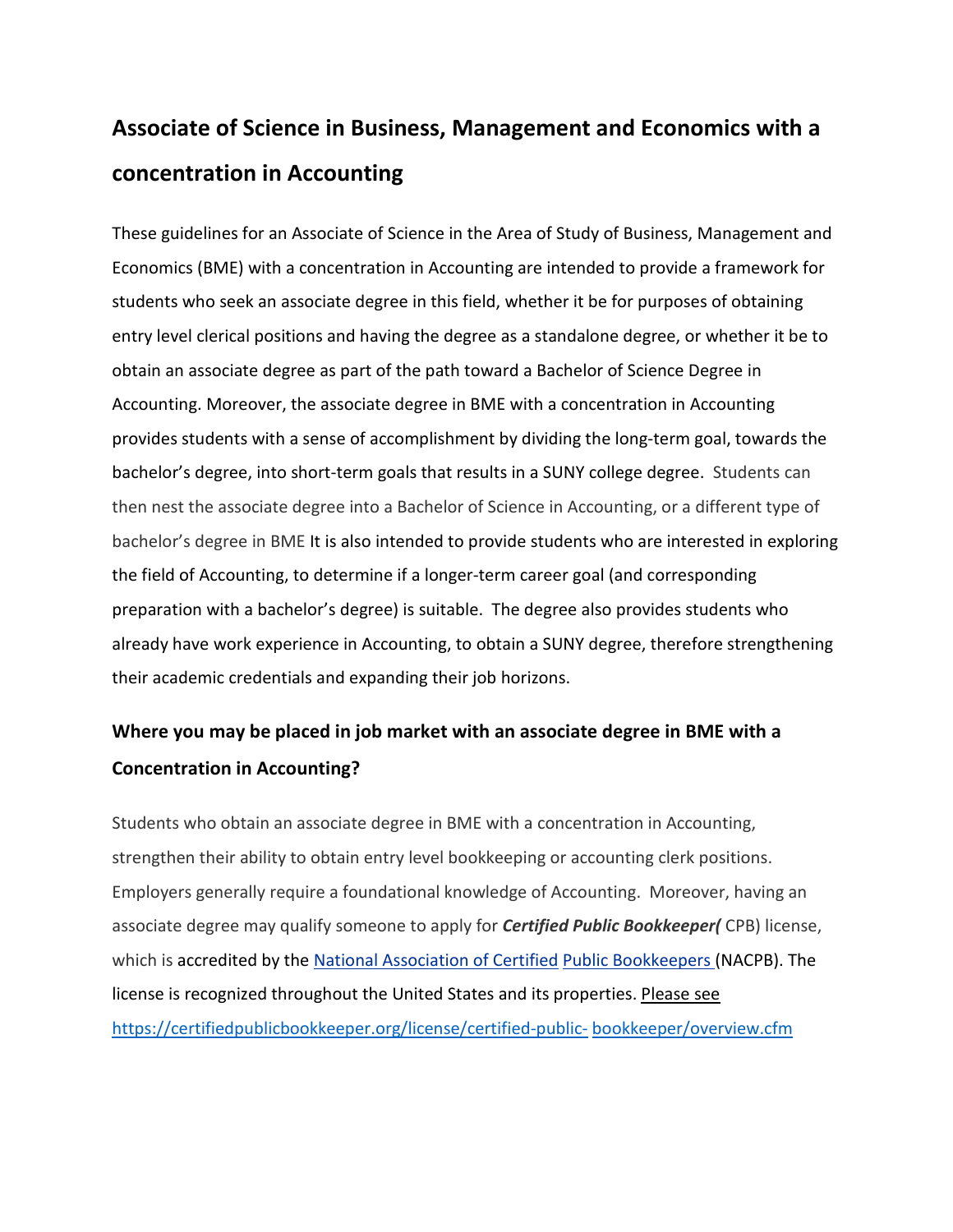In addition, holding an associate degree, may qualify someone for a *Certified Accounting Paraprofessional" (*CAP) license, which is accredited by the [National Association of Certified](http://certifiedaccountingparaprofessional.org/)  [Accounting Paraprofessionals](http://certifiedaccountingparaprofessional.org/) (NACAP). It is recognized throughout the United States and its properties. These licenses enhance one's credibility and job prospects in the field. While an associate degree strengthens one's credentials, it does not guarantee that one will successfully obtain the CPB or CAP licensure or a particular job.

## **Recommended Guidelines for an A.S. in BME with a Concentration in Accounting**

The recommended guidelines for the associate degree follow the same requirements for any associates at ESC. These requirements include 32 credits of liberal arts courses and 30 credits across 7 SUNY General Education requirements.

Associate degrees in BME with a concentration in Accounting must include a minimum of 15- 16-credits in accounting. Most of ESC courses are 4 credits. Many students bring community college courses, which are often times 3 credits. Transcript credits for accounting courses that are equivalent to Empire State College accounting courses, will be considered as part of the minimum accounting course requirement. For example, if a student has a 3 credit Introductory Accounting I: Financial Accounting course from a community college, that course counts toward the accounting requirements. These guidelines pertain to an associate degree, therefore, there is no advanced level credit requirement.

Below is a sample of course requirements for an Associate of Science in BME with a concentration in Accounting.